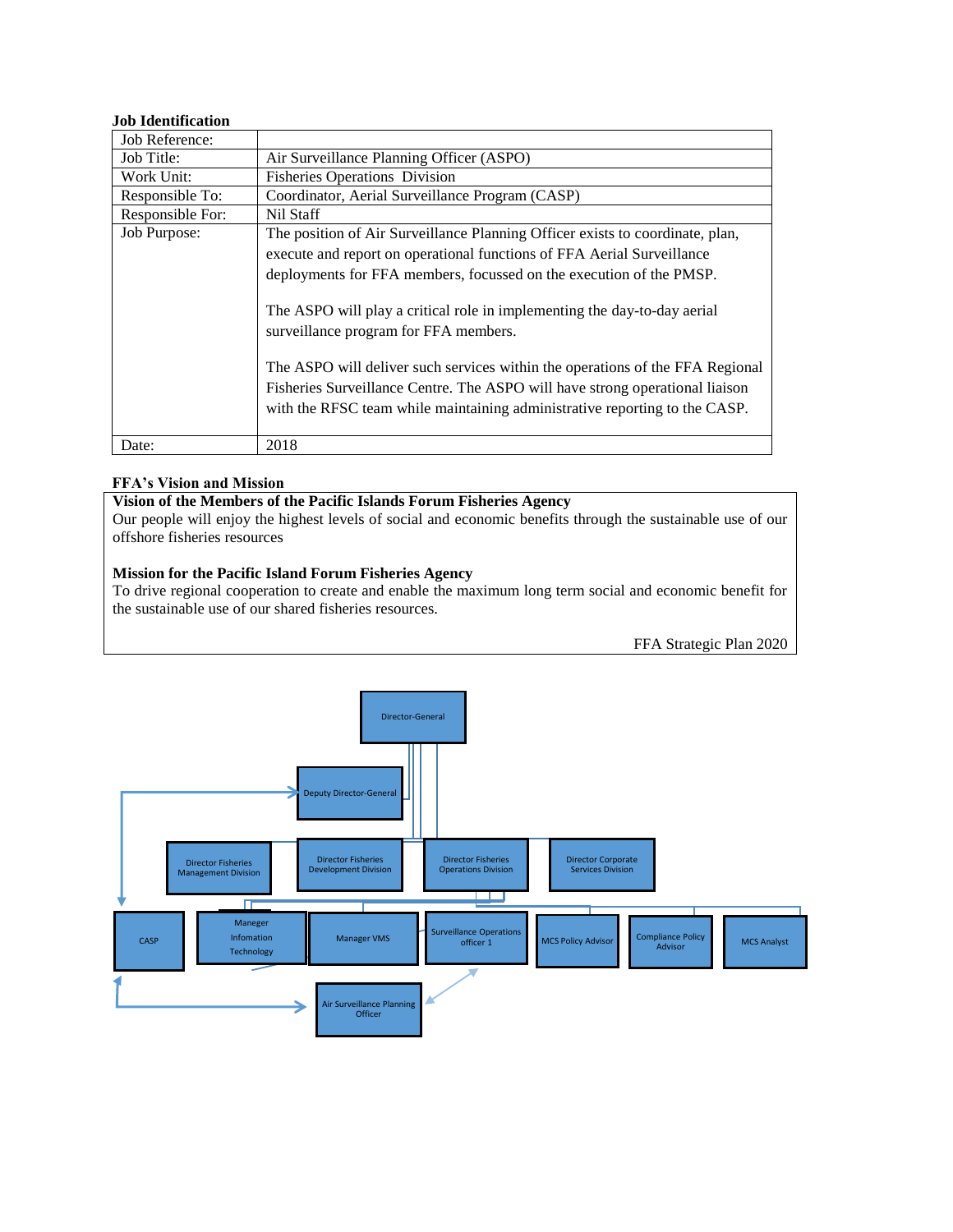

### **Key Result Areas**

This encompasses the following major functions or Key Result Areas

- 1. Executing the operational planning and control of the regional aerial surveillance asset
- 2. Conduct operational liaison with FFA members' surveillance authorities and representative of other relevant projects, programmes and stakeholder groups
- 3. Working with the CASP, develop robust network and maintain effective relationships with FFA member surveillance authorities on use of aerial surveillance asset
- 4. Producing key reports on operational and intelligence results
- 5. Updating the Communication Plan and Standard Operating Procedures
- 6. Working with the FFA Surveillance Operations Officer to align aerial surveillance with the FFA **Operations**

The performance requirements of the Key Result Areas are broadly described below;

| is accountable for                                                                                                                                                                                                                                                                                                                                                                                                                                                                                                | and is successful when                                                                                                                                                                                                                                                                                                      |
|-------------------------------------------------------------------------------------------------------------------------------------------------------------------------------------------------------------------------------------------------------------------------------------------------------------------------------------------------------------------------------------------------------------------------------------------------------------------------------------------------------------------|-----------------------------------------------------------------------------------------------------------------------------------------------------------------------------------------------------------------------------------------------------------------------------------------------------------------------------|
| <b>Executing the operational planning and</b><br>1.<br>control of the regional aerial surveillance<br>asset<br>Lead the operational planning, tasking and<br>٠<br>execution,<br>Collection and evaluation of relevant<br>$\bullet$<br>intelligence as part of the aerial<br>surveillance planning process,<br>Intelligence based surveillance scheduling<br>$\bullet$<br>and prioritisation<br>Collating and delivering reports to support<br>$\bullet$<br>member surveillance authorities and FFA<br>secretariat | Deployment scheduling is agreed with<br>all parties<br>Achieve agreed outcomes for parties<br>$\bullet$<br>Effective ongoing liaison evident<br>Reports capture required and useful<br>٠<br>operational metrics and intelligence<br>Effective aerial surveillance asset<br>$\bullet$<br>participation in FFA led operations |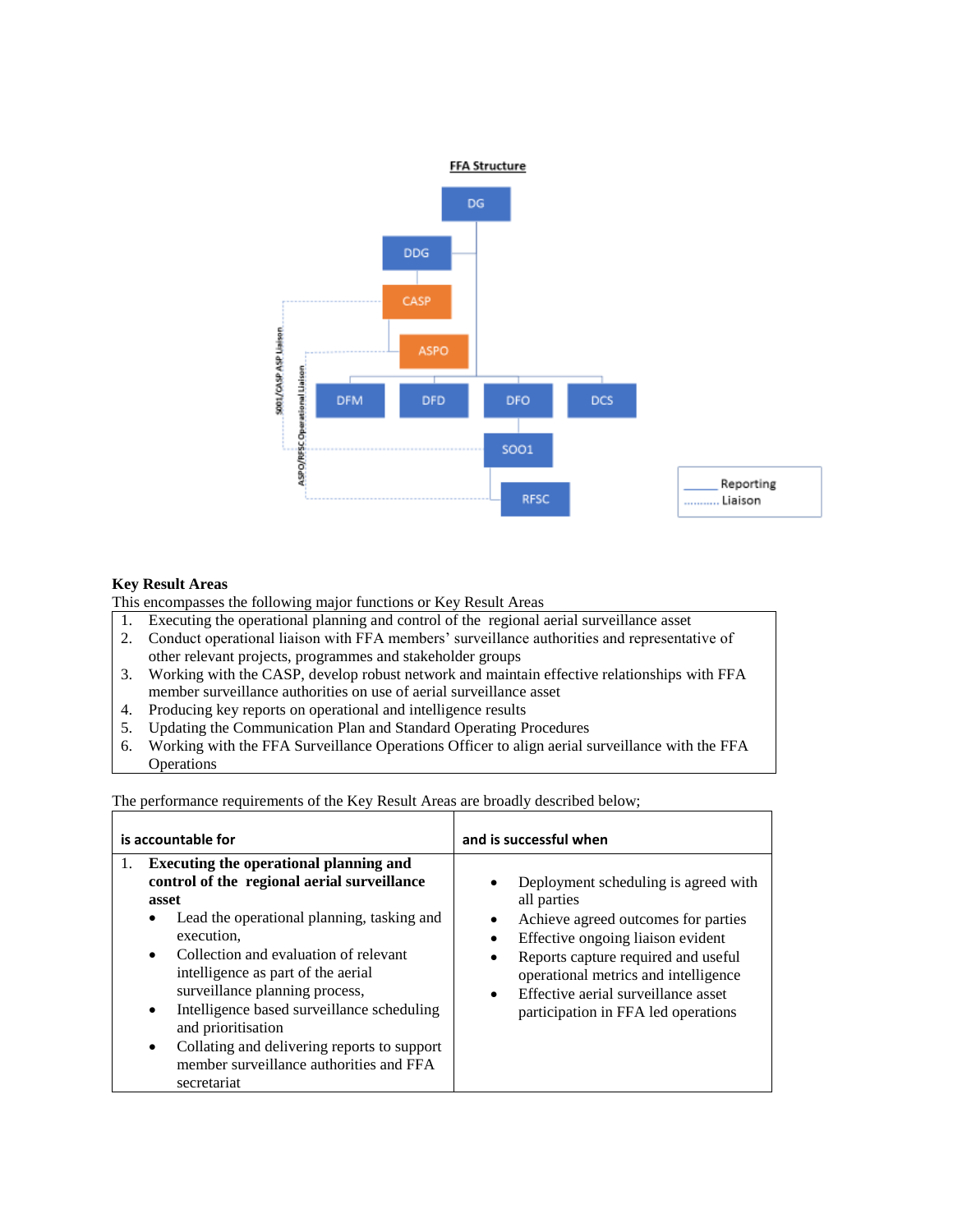| is accountable for                                                                                                                                                                                                                                                                                                                                                                                                                                                                                                                                                                                                                                                                                                                                                                                                                                                                                                                                                                                                                                                                                                                                                                                                                                                                                                                                                                                                                                                                                                                                                                                                                                                                                                                                                                                                                                                                                                                                                                                                                                                                                                                                                             | and is successful when                                                                                                                                                                                                                                                                                                                                                                                                                                                                                                                                                                                                                                                                                                                                                                                                                                                                                                                        |
|--------------------------------------------------------------------------------------------------------------------------------------------------------------------------------------------------------------------------------------------------------------------------------------------------------------------------------------------------------------------------------------------------------------------------------------------------------------------------------------------------------------------------------------------------------------------------------------------------------------------------------------------------------------------------------------------------------------------------------------------------------------------------------------------------------------------------------------------------------------------------------------------------------------------------------------------------------------------------------------------------------------------------------------------------------------------------------------------------------------------------------------------------------------------------------------------------------------------------------------------------------------------------------------------------------------------------------------------------------------------------------------------------------------------------------------------------------------------------------------------------------------------------------------------------------------------------------------------------------------------------------------------------------------------------------------------------------------------------------------------------------------------------------------------------------------------------------------------------------------------------------------------------------------------------------------------------------------------------------------------------------------------------------------------------------------------------------------------------------------------------------------------------------------------------------|-----------------------------------------------------------------------------------------------------------------------------------------------------------------------------------------------------------------------------------------------------------------------------------------------------------------------------------------------------------------------------------------------------------------------------------------------------------------------------------------------------------------------------------------------------------------------------------------------------------------------------------------------------------------------------------------------------------------------------------------------------------------------------------------------------------------------------------------------------------------------------------------------------------------------------------------------|
| Conduct intelligence-based scheduling of<br>$\bullet$<br>aerial surveillance in coordination with the<br>Pacific Patrol Boats across 15 Member<br>country EESs Territorial Waters and<br>adjacent High Seas Pockets under<br>Operation 365<br>Develop in cooperation with other FFA<br>٠<br>staff, procedures to encourage and<br>facilitate risk-based asset deployment<br>(surface and areal) throughout the region<br>Ensure the aerial surveillance capability<br>$\bullet$<br>participation in regional MCS operations<br>Conduct effective operational liaison with<br>2.<br>FFA and members' surveillance authorities,<br>the aerial services contractor and<br>representatives of other relevant projects,<br>programmes and stakeholder groups<br>Provide operational guidance to FFA<br>$\bullet$<br>member surveillance authorities on<br>effective use of the aerial surveillance<br>asset<br>Participate in the intelligence analysis of<br>٠<br>the air surveillance products<br>Ensure the timely dissemination of<br>$\bullet$<br>surveillance products to member<br>surveillance authorities<br>Ensure analysed surveillance products are<br>$\bullet$<br>incorporated into the RSP<br>Lead the aerial surveillance planning<br>$\bullet$<br>process<br>Respond to Short Notice Tasks and<br>$\bullet$<br>manage changes to the annual Master<br>Aerial Surveillance Schedule (MASS)<br>Actively contribute to the development of<br>the annual MASS<br>Contribute to the overall RFSC delivery of<br>MCS services to FFA members<br>Be the FFA operational point of contact<br>$\bullet$<br>for FFA member air tasking authorities on<br>Request for Aerial Surveillance Support<br>(RASS) and Air Tasking Requests (ATR)<br>Responsible for issuance of Air Tasking<br>٠<br>Message (ATM) and Air Tasking Order<br>(ATO) to the air contractor ALO to<br>undertake air surveillance tasking<br>Coordinate with relevant RFSC staff case<br>$\bullet$<br>packages from surveillance products to<br>support investigation and prosecution<br>Compile and provide surveillance pack to<br>the air contractor to support effective air<br>surveillance taskings | Maintain effective regular liaison with<br>$\bullet$<br>operational partners<br>Efficient and effective response to<br>$\bullet$<br><b>Short Notice tasks</b><br>Aerial data support overall RFSC<br>٠<br>MCS services to members<br>Timely operational advice to member<br>$\bullet$<br>surveillance authorities<br>Timely analysis and dissemination of<br>٠<br>surveillance products to member<br>surveillance authorities<br>Surveillance products incorporated<br>$\bullet$<br>into RSP<br>Annual Master Aerial Surveillance<br>٠<br>Schedule in place and implemented<br>Effective liaison with national air<br>$\bullet$<br>tasking authorities<br>Effectively facilitate timely<br>$\bullet$<br>submission of RASS and ATR<br>Timely issuance of ATM and ATO to<br>the air contractor<br>Timely deployment of air asset to<br>undertake air surveillance tasking<br>Surveillance pack effectively support<br>air surveillance tasking |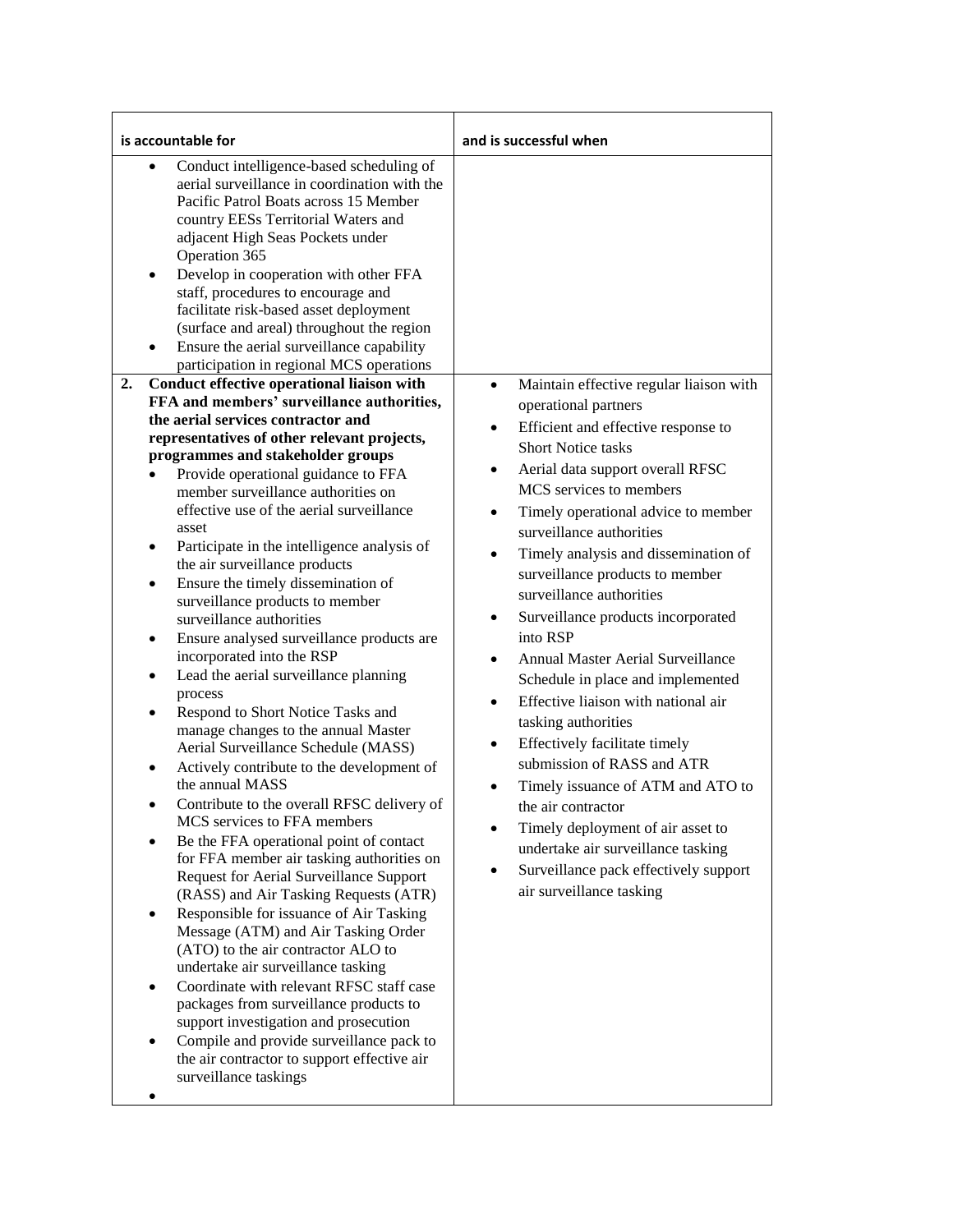| is accountable for                                                                                                                                                                                                                                                                                                                                                                                                                                                                                                                                                                                                                                                                                                                                                                                                                                                                                                                     |                                                                                                                                                                                                                                                                                                                                                                                                                                           | and is successful when                                                                                                                                                                                                                                                                                                                                                                                                                                                                                                                                       |
|----------------------------------------------------------------------------------------------------------------------------------------------------------------------------------------------------------------------------------------------------------------------------------------------------------------------------------------------------------------------------------------------------------------------------------------------------------------------------------------------------------------------------------------------------------------------------------------------------------------------------------------------------------------------------------------------------------------------------------------------------------------------------------------------------------------------------------------------------------------------------------------------------------------------------------------|-------------------------------------------------------------------------------------------------------------------------------------------------------------------------------------------------------------------------------------------------------------------------------------------------------------------------------------------------------------------------------------------------------------------------------------------|--------------------------------------------------------------------------------------------------------------------------------------------------------------------------------------------------------------------------------------------------------------------------------------------------------------------------------------------------------------------------------------------------------------------------------------------------------------------------------------------------------------------------------------------------------------|
| In consultation with the CASP, assist to<br>3.<br>maintain robust operational network and<br>effective operational relationships with FFA<br>member surveillance authorities and<br>secretariat surveillance team on use of aerial<br>surveillance asset<br>Maintain effective operational<br>$\bullet$<br>communication with surveillance<br>authorities to ensure and equitable delivery<br>of aerial surveillance services to member<br>nations and meets the agreed objectives<br>FFA point of contact for direct liaison<br>٠<br>with the aerial contractor air liaison<br>officer (TSC) ALO) to optimise the use of<br>the aerial surveillance asset in support of<br>FFA members' MCS activities to achieve<br>maximum effectiveness and cost<br>efficiency<br>Assist CASP on annual reporting to FFA<br>$\bullet$<br>Members on effectiveness of the Aerial<br>Surveillance Program at the annual MCS<br>working group meeting |                                                                                                                                                                                                                                                                                                                                                                                                                                           | Effective networked relationships with<br>$\bullet$<br>members, regional agencies,<br>stakeholders, TSC Air Liaison Officer,<br>and other authorized organizations and<br>individuals<br>Effective communication and<br>$\bullet$<br>relationships with national<br>surveillance, fisheries, diplomatic and<br>civil aviation as required<br>Effective and efficient usage of Aerial<br>$\bullet$<br>Surveillance Asset in supporting<br>Member countries' MCS activities<br>Effective reporting to FFA members at<br>$\bullet$<br>MCS working group meeting |
| 4.                                                                                                                                                                                                                                                                                                                                                                                                                                                                                                                                                                                                                                                                                                                                                                                                                                                                                                                                     | <b>Communication Plan and Standard</b><br><b>Operating Procedures-</b><br>Contribute to the communication plan<br>relating to the Aerial Surveillance Program<br>Upkeep of the air surveillance Standard<br>$\bullet$<br><b>Operating Procedures</b><br>Participate in M&E framework<br>$\bullet$<br>Ensure compliance surveillance products<br>$\bullet$<br>are store, managed, and disseminated in<br>accordance to the FFA ISMS policy | • Standard Operating Procedures in place and<br>relevant<br>• SOPs facilitate delivery of services<br>• FFA ISMS policy are adhered to.                                                                                                                                                                                                                                                                                                                                                                                                                      |

### **Note:**

The above performance requirements are provided as a guide only. The precise performance measures for this job will need further discussion between the jobholder and supervisor as part of the performance development process.

### **Work Complexity**

The most challenging duties typically undertaken-;

- Managing different and competing member countries priorities for aerial surveillance requests
- Supporting CASP in managing relationships with national surveillance, diplomatic and civil aviation authorities as required to ensure effective aerial surveillance approvals, operations and assessments
- Working effectively with members of the FFA secretariat team, regional partners and aerial surveillance operator
- Maintain the relevance of the aerial surveillance program for FFA members
- Responding to short notice request and emergent tasking and managing the flow-on effect to scheduled activities.
- $\bullet$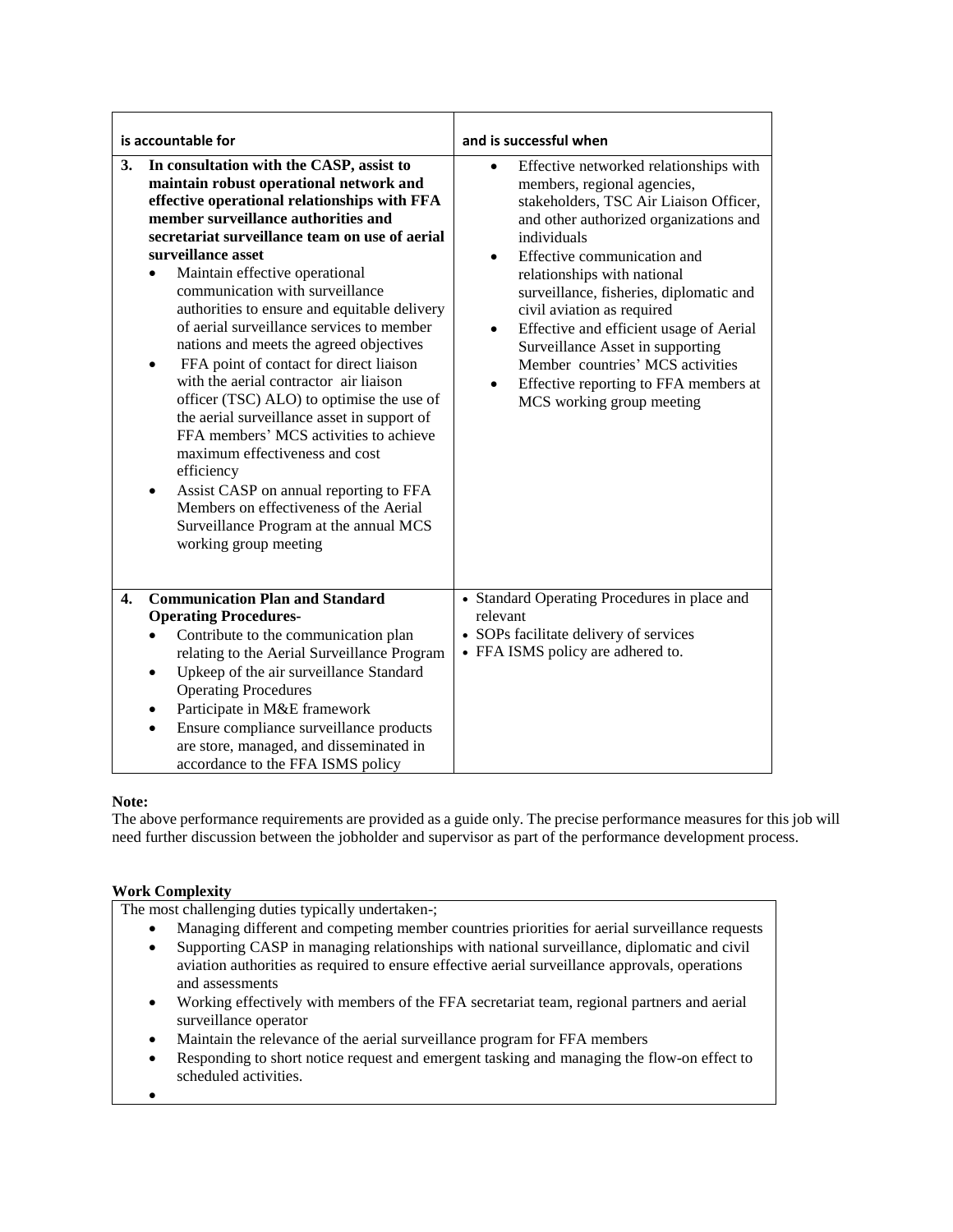Functional Relationships & Relationship Skills:

| Key internal and/or external                                                                                                                                                                                                                                                         | <b>Nature of Contact most typical</b>                                                                                                                                                                                                                                                                                                                                                                                                                                                                                                                                                                                                                                                                                                                                                                                                                                                                                                                                                                                                                                                                                                                                                                                                                                                                                                                                                                                |
|--------------------------------------------------------------------------------------------------------------------------------------------------------------------------------------------------------------------------------------------------------------------------------------|----------------------------------------------------------------------------------------------------------------------------------------------------------------------------------------------------------------------------------------------------------------------------------------------------------------------------------------------------------------------------------------------------------------------------------------------------------------------------------------------------------------------------------------------------------------------------------------------------------------------------------------------------------------------------------------------------------------------------------------------------------------------------------------------------------------------------------------------------------------------------------------------------------------------------------------------------------------------------------------------------------------------------------------------------------------------------------------------------------------------------------------------------------------------------------------------------------------------------------------------------------------------------------------------------------------------------------------------------------------------------------------------------------------------|
| contacts                                                                                                                                                                                                                                                                             |                                                                                                                                                                                                                                                                                                                                                                                                                                                                                                                                                                                                                                                                                                                                                                                                                                                                                                                                                                                                                                                                                                                                                                                                                                                                                                                                                                                                                      |
| <b>External</b>                                                                                                                                                                                                                                                                      |                                                                                                                                                                                                                                                                                                                                                                                                                                                                                                                                                                                                                                                                                                                                                                                                                                                                                                                                                                                                                                                                                                                                                                                                                                                                                                                                                                                                                      |
| <b>Aerial Contractor</b><br>FFA Member Surveillance<br>Authorities<br>Designated national air<br>$\bullet$<br>tasking authorities (officers)<br><b>Pacific Patrol Boats</b><br>٠<br><b>QUADs</b><br><b>SPC</b><br><b>Regional Law Enforcement</b><br>Agencies (MBC, PTCCC &<br>EFCA) | Communicate air surveillance planning, execution<br>$\bullet$<br>and reporting requirements;<br>Provide operational control of aerial surveillance<br>$\bullet$<br>activities, principally scheduling;<br>Maintain effective lines of communication with<br>$\bullet$<br>contractor representative (TSC ALO) to ensure<br>responsiveness to changing priorities;<br>Coordinate and scale the level of support as effective<br>$\bullet$<br>utility of aerial surveillance patrols builds over time;<br>Receive requests and provide advice and assistance<br>$\bullet$<br>where appropriate to FFA members;<br>Consultation with FFA members on national<br>$\bullet$<br>priorities for Fisheries Monitoring and Surveillance;<br>Ensure that necessary national entry and operating<br>$\bullet$<br>approvals are secured and relay status to TSC ALO<br>Liaison with regional law enforcement agencies on<br>$\bullet$<br>common areas and issue of interest as authorized.<br>Coordinate aerial and maritime patrols to ensure<br>$\bullet$<br>effective use of resources<br>Maintain awareness of QUAD operations, especially<br>$\bullet$<br>aerial surveillance, in the areas of interest<br>Seek redundancy aerial surveillance support in the<br>$\bullet$<br>event that the PMSP FFA asset is unable to support<br>an ad hoc Air Task Request.<br>Conduct information exchange.<br>٠<br>Effective reporting |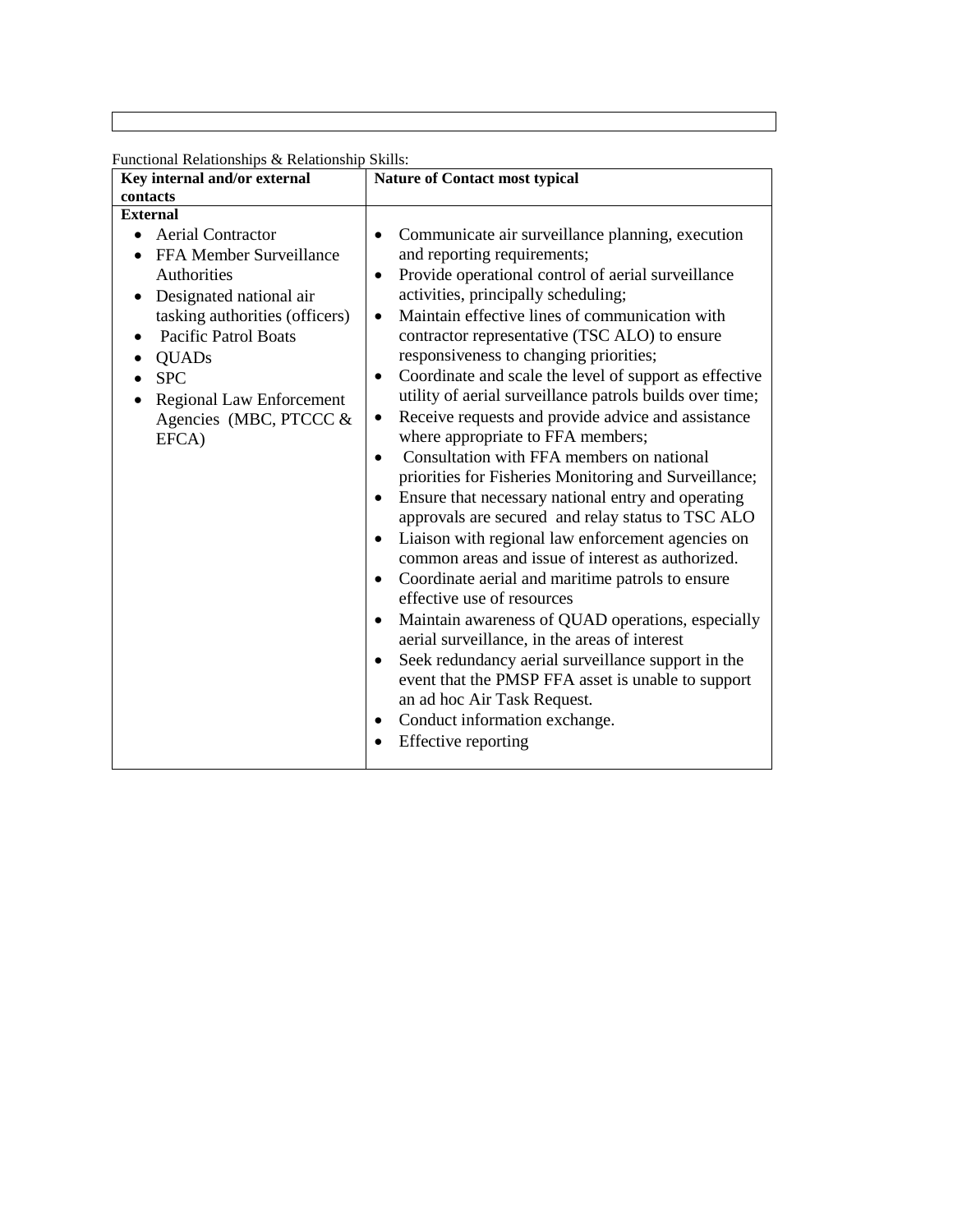| <b>Internal</b>               | Receive guidance on holistic surveillance operations<br>$\bullet$   |
|-------------------------------|---------------------------------------------------------------------|
|                               | in Western and Central Pacific.                                     |
| Director Fisheries Operations | Provide and receive technical advice.<br>$\bullet$                  |
| Division                      | Provide situational awareness of aerial surveillance<br>$\bullet$   |
| SOO1/SOO2 and SPLO            | activities and milestones for achievement.                          |
| <b>RFSC</b> team              | Report on progress of activities.<br>$\bullet$                      |
| <b>MCS Officers/Analysts</b>  | Provide situational awareness of emerging issues or<br>$\bullet$    |
| FFA Legal                     | challenges regarding Aerial Surveillance and related                |
|                               | maritime security operations.                                       |
|                               | Seek intelligence inputs to inform intelligence-based<br>$\bullet$  |
|                               | scheduling and prioritisation of aerial surveillance                |
|                               | capability;                                                         |
|                               | Seek assessment of suspected illegal fishing activity;<br>$\bullet$ |
|                               | and                                                                 |
|                               | Seek legal assessment or collected evidence and<br>$\bullet$        |
|                               | recommended actions for suspected illegal activity.                 |
|                               |                                                                     |

# **Level of Delegation**

| The iobholder: |  |                                                                                                     |
|----------------|--|-----------------------------------------------------------------------------------------------------|
|                |  | The job holder has no authority to delegate, but is required to work under minimum supervision with |
|                |  | greater initiative to plan and organise schedule for air surveillance operations.                   |
|                |  | Policy guidance will be provided by DDG, CASP, DFO and SOO1 or designee while operational           |
|                |  | guidance and advice is provided by SOO/SPLO.                                                        |

# **Person Specification**

| <b>Essential</b>                                                                                                                                                                                                                                                                                               | <b>Desirable</b>                                                                                                                                                                   |
|----------------------------------------------------------------------------------------------------------------------------------------------------------------------------------------------------------------------------------------------------------------------------------------------------------------|------------------------------------------------------------------------------------------------------------------------------------------------------------------------------------|
| Qualification<br>Tertiary qualification in a relevant field,<br>such as project planning, logistics, or<br>maritime operations, marine science/affairs                                                                                                                                                         | <b>Qualification</b><br>Tertiary qualification in transport<br>planning                                                                                                            |
| <b>Experience</b><br>Minimum of 3 years' experience, in logistics<br>planning and management, regional fisheries<br>surveillance operations, multinational<br>coordination and communication, risk<br>management or relevant field                                                                             | <b>Experience</b><br>Prior experience working in the<br>Pacific<br>Maritime Law Enforcement<br><b>Operating GIS systems</b><br>Air operations logistics, planning<br>and approvals |
| <b>Skills and Abilities</b><br>Excellent prioritisation, coordination,<br>communication and planning skills<br>Demonstrated ability to work proactively to<br>changing requirements<br>Creative problem-solving skills<br>Excellent communication skills both oral<br>and written.<br>Proven analytical skills |                                                                                                                                                                                    |